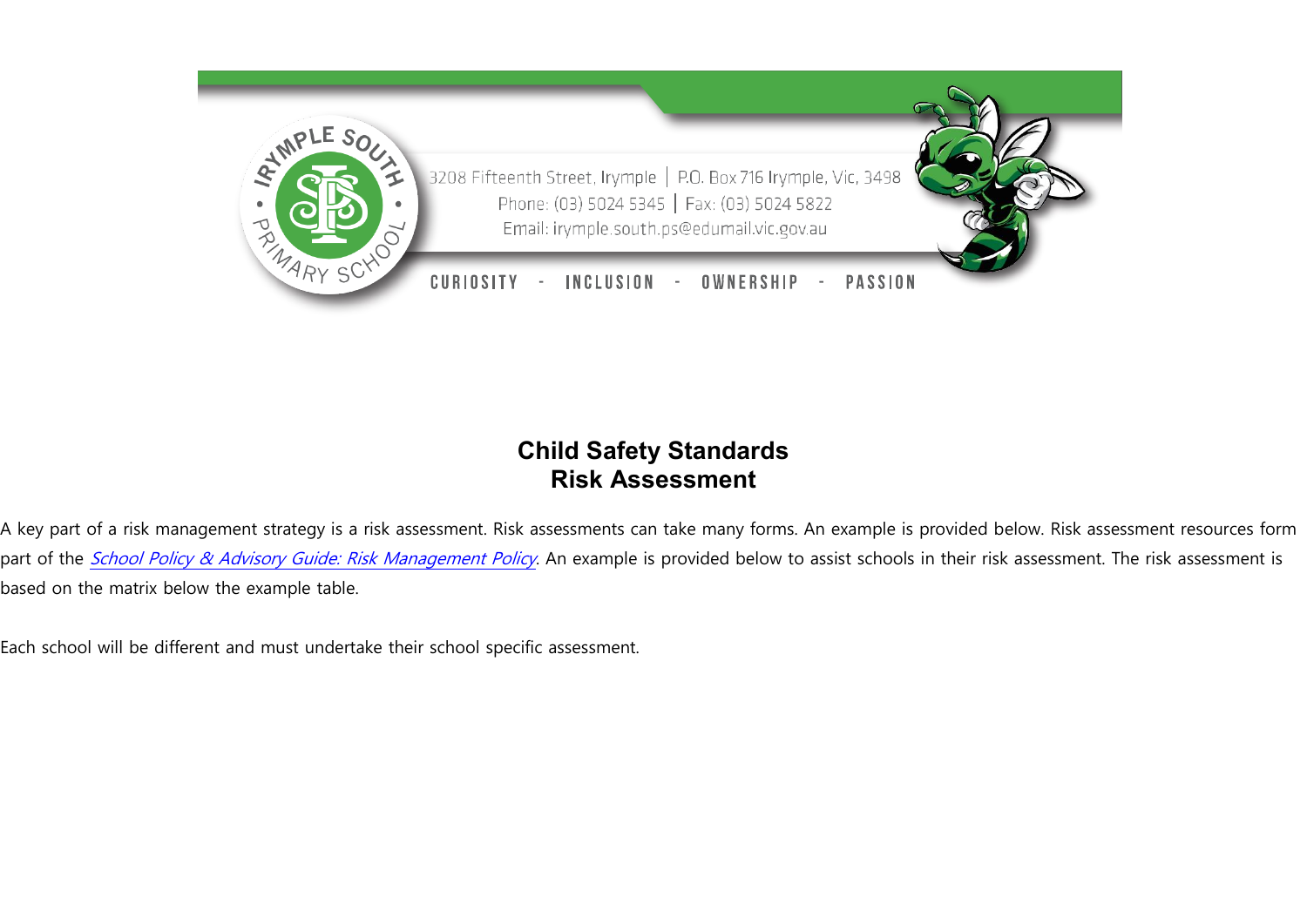| <b>Risk Event or Environment</b>                                                                    | <b>Existing Management</b><br>strategies or internal<br>controls                               | Likelihood | Consequence | <b>Current risk</b><br>assessment | New risk management controls or<br>internal controls                                                                                                                                                                     | Who is responsible?                | <b>Residual risk</b> |
|-----------------------------------------------------------------------------------------------------|------------------------------------------------------------------------------------------------|------------|-------------|-----------------------------------|--------------------------------------------------------------------------------------------------------------------------------------------------------------------------------------------------------------------------|------------------------------------|----------------------|
| Inappropriate behaviour<br>noticed by a school<br>community member is not<br>reported and addressed | Child safety code of<br>conduct<br>Clear child safety reporting<br>procedures                  | Possible   | Severe      | <b>High</b>                       | • Strategies to embed organisational<br>culture of child safety are reviewed<br>• Wider school community are<br>informed of reporting obligations<br>via school newsletter, community<br>forums, school council members. | Principal, School<br>Council Chair | Low                  |
| Recruitment of an<br>inappropriate person                                                           | WWCC or Victorian<br>Institute of Teaching<br>registration                                     | Unlikely   | Major       | Medium                            | Processes updated to require:<br>• Criminal history search<br>• Pre-employment reference check<br>includes asking about child safety                                                                                     | Principal, School<br>Council Chair | Low                  |
| Engagement with children<br>online                                                                  | Child safety code of<br>conduct<br>Strategies developed to<br>embed culture of child<br>safety | Possible   | Moderate    | Medium                            | • Train students and staff to detect<br>inappropriate behaviour<br>• Ensure appropriate settings on all<br>student technologies                                                                                          | Principal, School<br>Council Chair | Low                  |